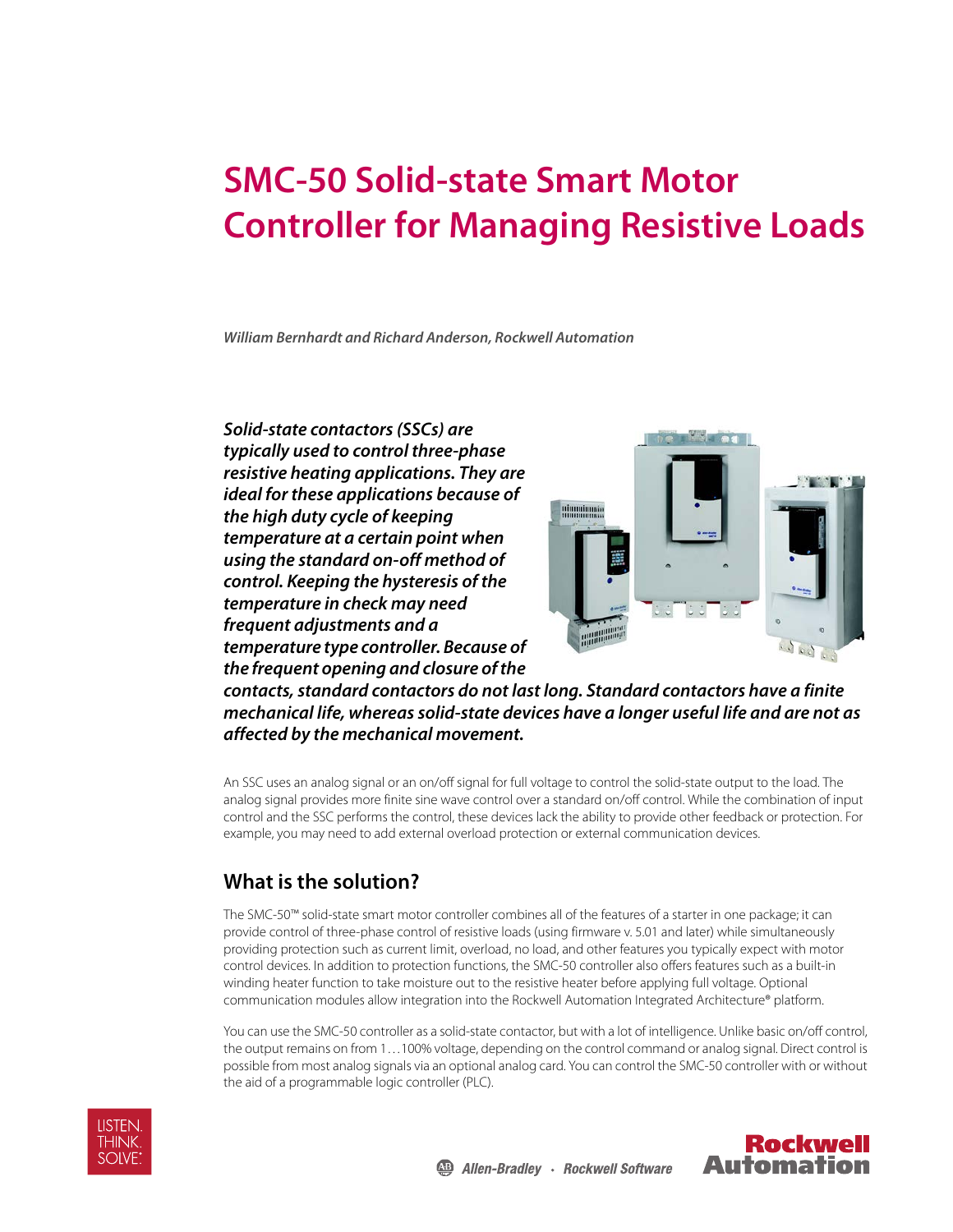## **What are people doing now?**

For some heating applications, people use simple silicon-controlled rectifiers (SCRs) with heat sinks. These typically use the zero-cross method, discussed further on [page](#page-4-0)  $\frac{5}{2}$ . These are SCRs configured in a back-to-back configuration that provides full cycle control. The back-to-back placement allows control every half cycle.

#### **Figure 1 - Silicon-controlled Rectifier**







A temperature controller, such as the Allen-Bradley 900-TC, is typically used to monitor the heating circuit and control the SCRs for the application. In addition to the temperature controller, you would implement overload protection to protect the heaters and the SCRs.

Some applications in the field use a combination of solid-state contactors and standard contactors to control the heater load. In this method, the standard contactors are used to hold the voltage and current at a certain level, essentially maintaining power at a certain level, and then add a solid-state contactor for the remainder of the required power. The control switching on and off would come from the SSC. This method adds more components and wiring to the system because more contactors are needed in addition to the above scenario.

## **Resistive Loads**

Resistive loads typically have no inrush currents. Lamp loads, such as incandescent, halogen, and similar loads, have inrush of typically 10 …15 times the rated current value, for a short period of time.

Pure resistive loads have a power factor of 1, which is the ratio of real power to apparent power. This means there is no inrush or high starting currents. However, not all resistive loads are the same. Loads have different hot/cold ratios. Typically, the lower the ratio, the better the fit for zero cross. The higher the ratio, the better the phase control.

Phase control is the most universal and can be used on lower ratios also. With a lower ratio, you can use other methods for control, such as zero cross and contactors.

Resistive loads such as nickel-chromium, iron chromium, and aluminum alloy have very little change in resistance as the temperature changes.

Tungsten, and molybdenum quartz loads can show an increase in resistance during increases in temperatures.

As load elements age, so does resistance; silicon carbide heaters are a good example of this.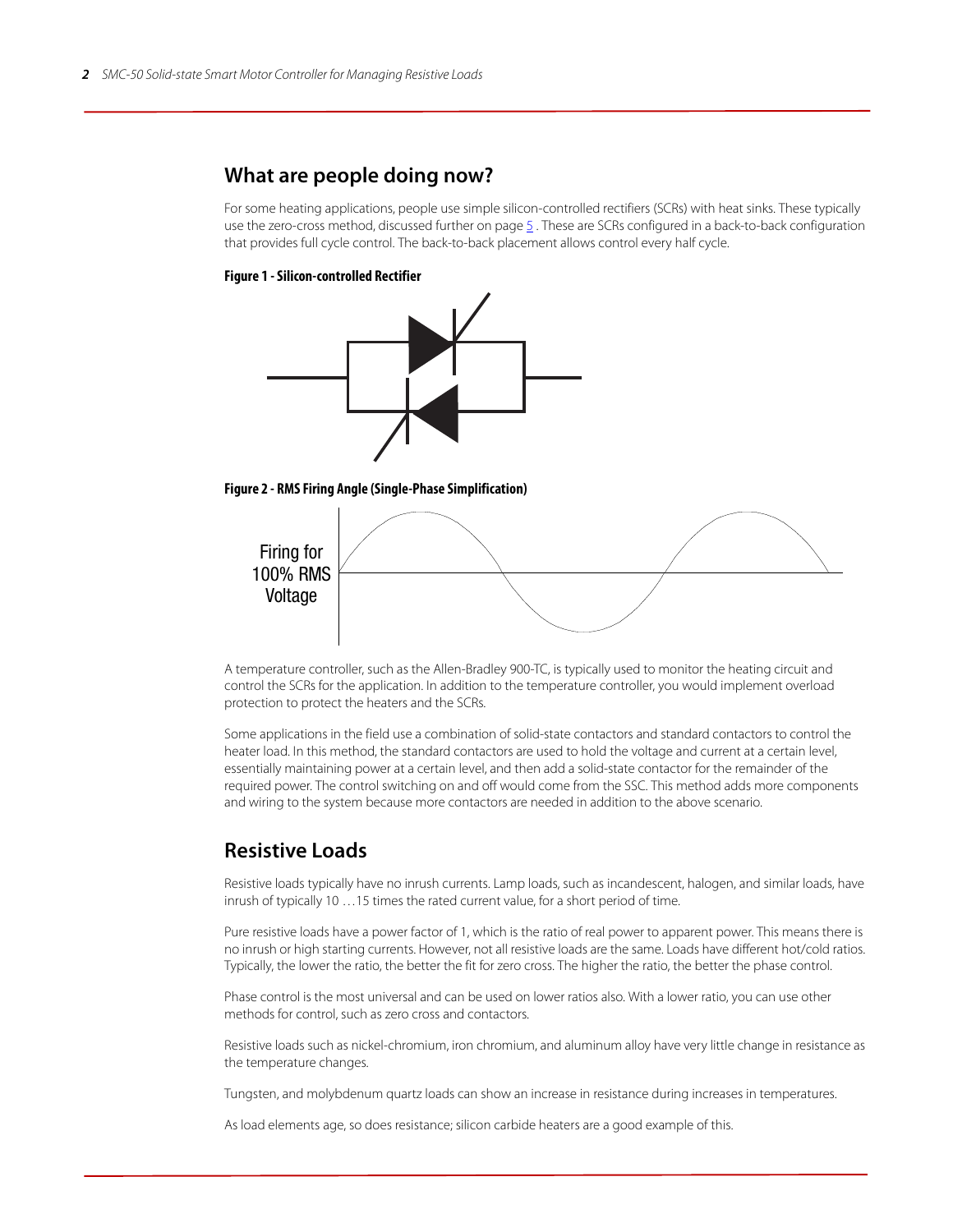## **Heaters and Power**

It is important to know how much heat the resistive load can dissipate. According to Ohm's law, the current through a conductor between two points is directly proportional to the potential difference across the two points.

 $P = F \times I$  $P = I^2 \times R$  $P = E^2/R$ P = Watts (Power) E = Volts (Voltage) *I* = Amps (Current) R = Ohms (Resistance)

As stated in the equations above, watts is directly proportional to the square of voltage or current.

The wattage stated on the heater is for use at the rated voltage; when used with reduced voltage, the power is less. The actual power is the rated power multiplied by the applied voltage to rated voltage

For single-phase applications, the following is true.

 $P_a = P_r \times (E_a/E_r)^2$  $P_a$  = Actual power P<sub>r</sub> = Rated power  $E_a$ = Applied voltage E<sub>r</sub>= Rated voltage

[Figure 3](#page-2-0) shows a 15kW heater with a range of 1...480V AC with the power output increasing as the voltage is increased.

#### <span id="page-2-0"></span>**Figure 3 - 15 kW Heater Power vs. Voltage**



15 kW heater rated at 480V

You calculate the AC three-phase power using the following equation:

 $P = (\sqrt{3}) \times E \times I \times p$ f P = Watts (Power) E = Volts (Voltage) *I* = Amps (Current) pf = power factor

Since resistors have a power factor  $(pf)$  of 1, meaning no inductance, this can be dropped from the formula.

[Figure 4](#page-3-0) illustrates the two types of resistive balanced loads.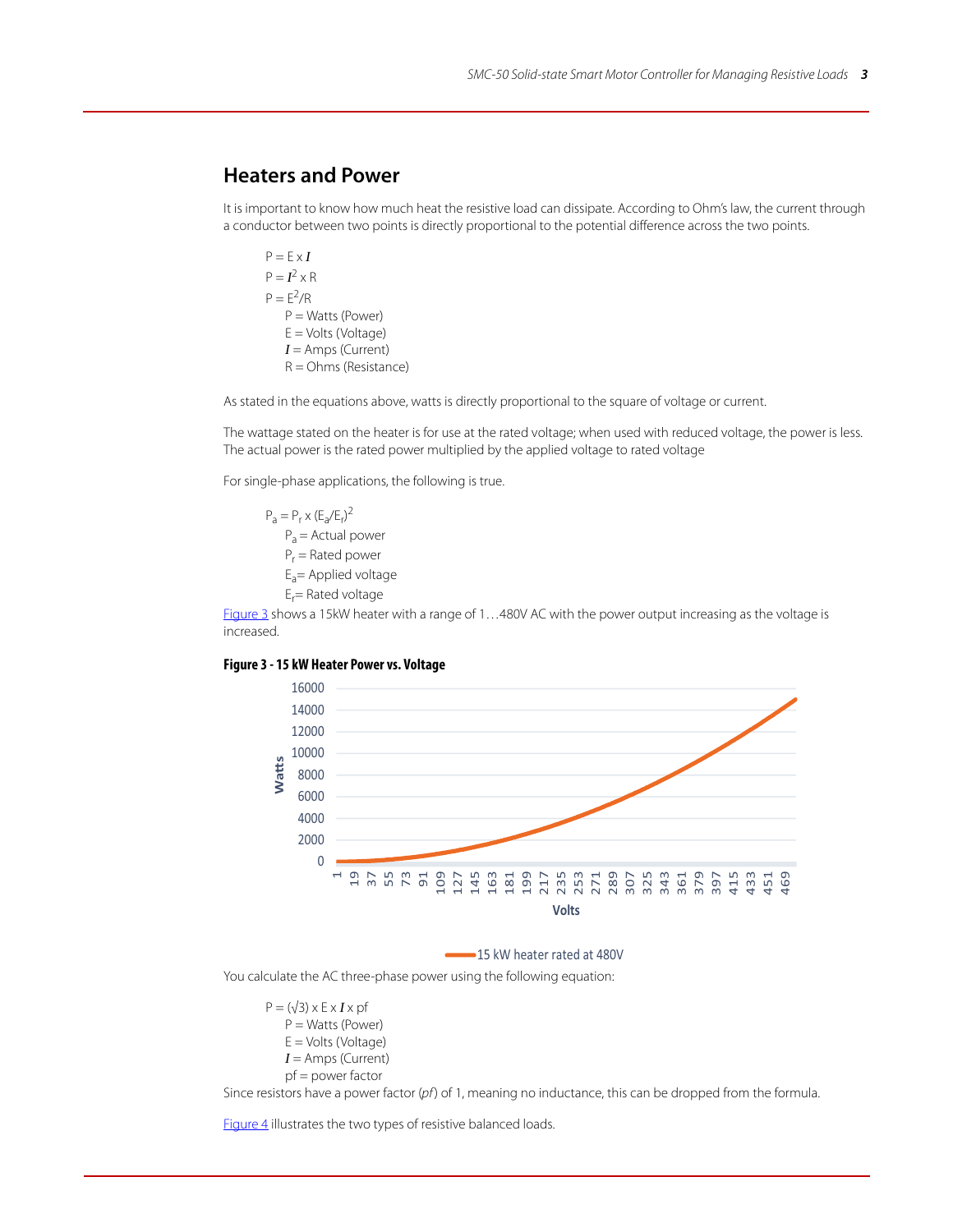

<span id="page-3-0"></span>**Figure 4 - Delta- and Wye-connected Resistive Loads**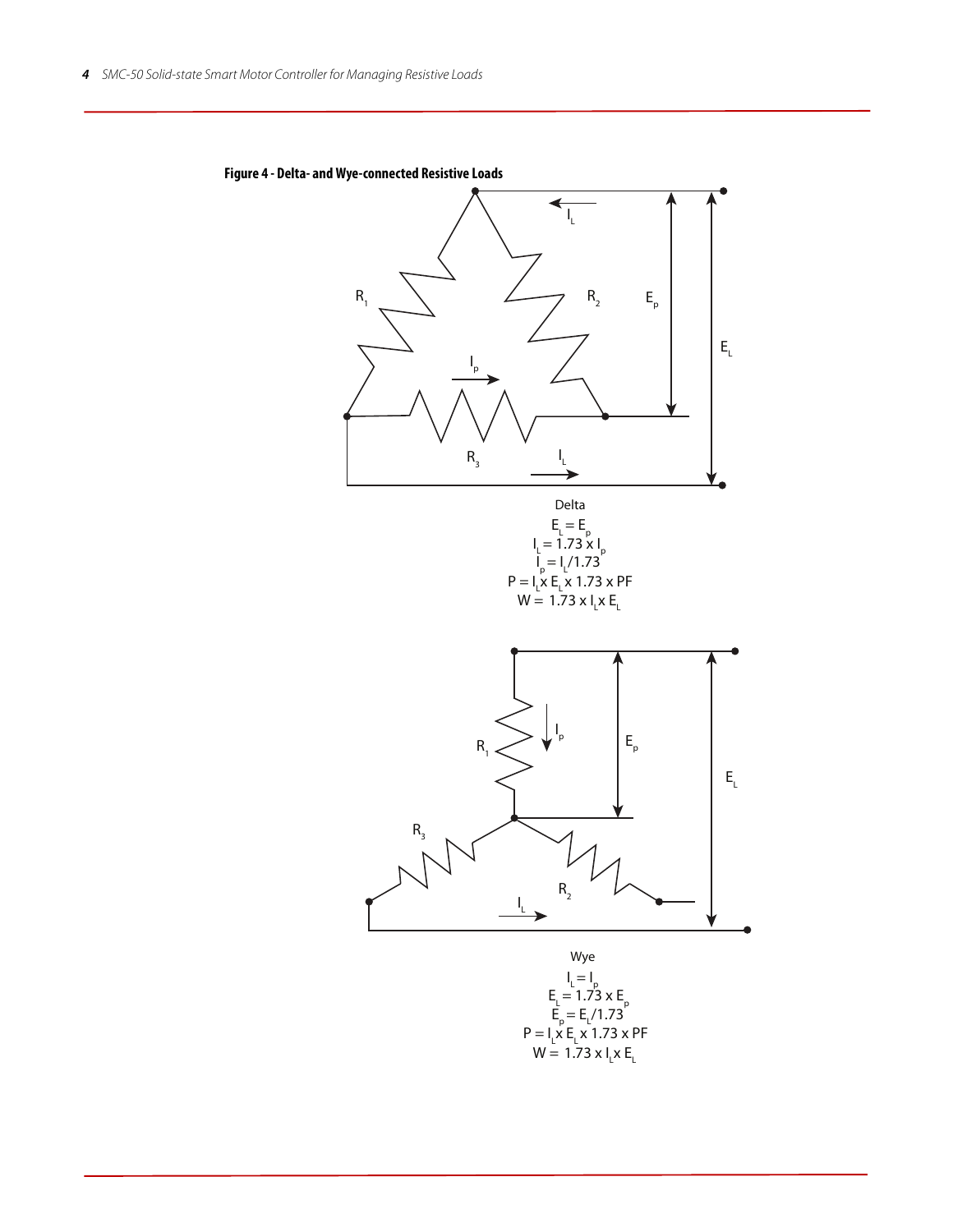## **What methods are available?**

The core of the control comes from the Silicon-controlled Rectifier (SCR) or thyristor. Controlling the SCRs in different fashion offers results ranging from zero cross full on to phase control.

For either method, back-to-back SCRs are used to provide conduction for the full sine wave.

Common methods for controlling a resistive load are:

- <span id="page-4-0"></span>• **Zero Cross**
- Phase angle switching/firing

Zero cross is when the SCR is started and stopped near zero volts of the AC sine wave. This method is used to minimize load current when turning on the SCR. In addition, zero cross is the reduction of noise put both on the power line and what is released in the air. Zero cross is great for constant resistance elements.

One of the common methods using zero cross is burst firing using either a fixed or variable time base. This method determines the time the cycles are on and off based on the required voltage output. The SCR fires and stops at zero cross.

#### **Figure 5 - Zero Cross Time Base**



Enables low-cost, noiseless operation with reduced maintenance requirements.

**Phase angle switching** allows control of the SCR by firing a portion of each half cycle of the AC sine wave. The switching on of the SCR depends on the gate signal level applied. This method allows for the capability of firing the SCR immediately when commanded. The voltage and current output is accurately controlled and is almost continuous, unlike other methods of control.

The firing turns off at the zero cross, just like zero cross methods. Phase angle switching provides the fastest and most accurate response time for controlling hysteresis. For loads that have high inrush characteristics, this is the best method to use, because of the control potential. This method is the most versatile of the resistive starting methods. It can be used with high hot-to-cold resistance ratios, constant resistance setups, and when resistance increases as elements age. A heater (or heaters) with changing resistance is the best application for this type of control.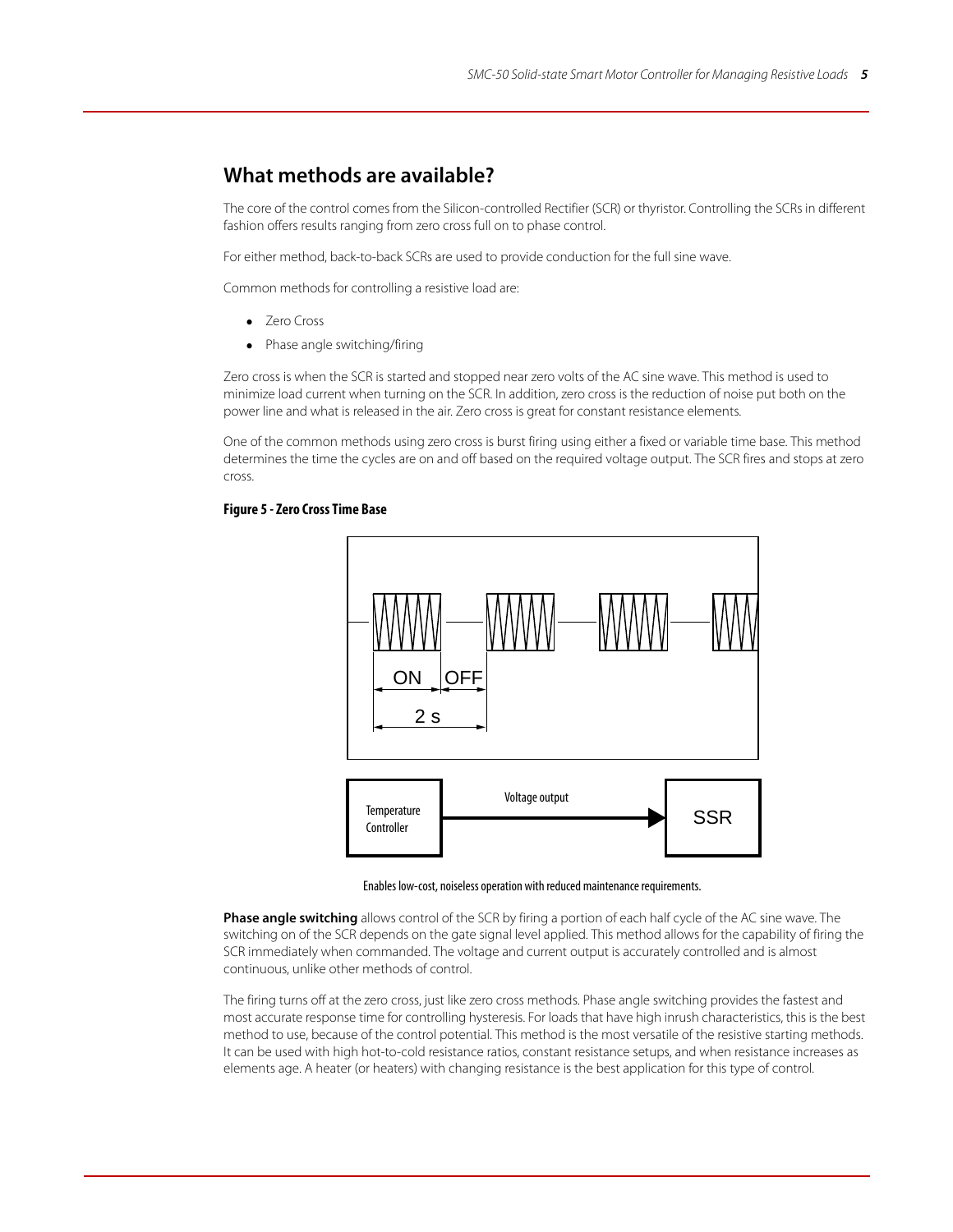<span id="page-5-1"></span>



A key note from [Figure 7](#page-5-0), comparing using zero cross and not, is that both end on a zero cross. Regardless of when the stop command is issued, the SCR will conduct until the zero cross point. The SCR is kept on until the output current is turned off.

<span id="page-5-0"></span>

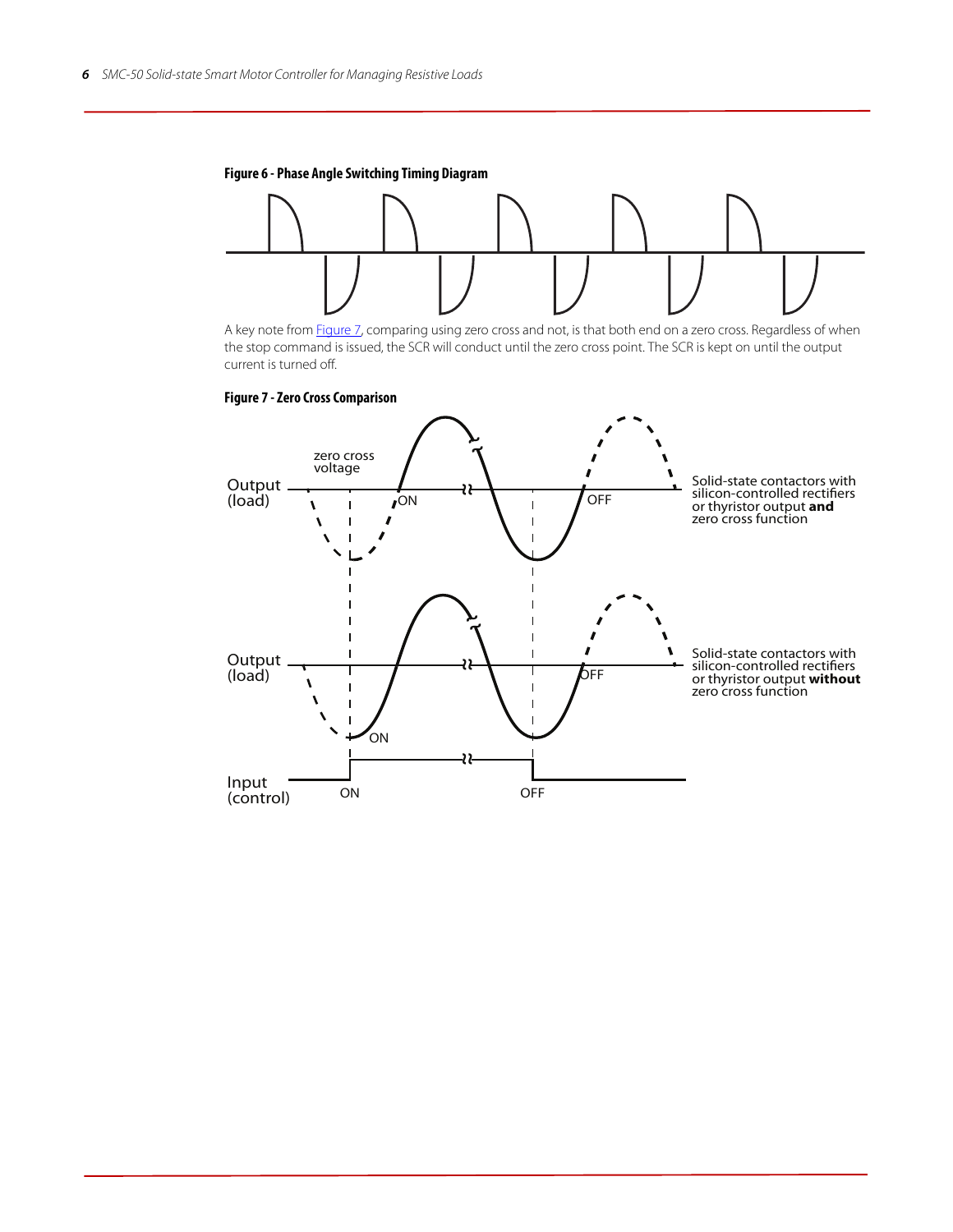## **SMC-50 Controller**

The SMC-50 controller is a soft starter that uses phase angle switching/firing using an open loop control in a 3-phase application. The back-to-back SCR configuration per phase provides control for the full sine wave. Some of the highlights are detailed in the following paragraphs.

**Control:** Control is provided from the PLC via communication, human interface module (HIM), direct analog input with option 150-SM3 analog card, built in DeviceLogix™ outputs or Connected Components Workbench Software. You can adjust the output from 1…100% in resistive load mode.

#### Note: Resistive load setting cannot be used on motors!

**Auto Tune:** The SMC-50 controller does an auto tune for the initial start sequence of the load. The tuning process identifies pertinent load parameters to provide precise starting control. The auto tune itself can also be forced if needed, such as situations in which the load has changed.

**Resistor Heater:** As stated earlier, the SMC-50 controller has a parameter that you can easily set to warm up a resistor to remove condensation. As with the motor winding heater function, the resistor heater provides low levels of current to each of the resistor heaters to preheat and help remove condensation or warm the resistor in cold environments. This is accomplished on a timed basis when a start command is provided.

**Continuous Voltage Output:** The output remains on as long as the start command is active. This provides smooth control over the resistive load by continually controlling output of the SMC controller. The range is from 1…100% of full voltage.

**Starting Mode:** The SMC-50 controller performs a start similar to the full-voltage start of a motor load. Since the output is controlled directly, it is directly outputted based on the commanded output, whether that source is analog or via commanded value.

**Current Limit:** Provision for current limit throughout the starting and runtime. Essentially, setting the current limit value assists with keeping the current level to those specified by the application.

**Overload Protection:** The SMC-50 controller provides the same running protection for resistive loads as it does for inductive motor loads. You can set the overload alarm between 0…100% to make a user aware if there is an increase in thermal usage.

**Voltage and Current Imbalance:** You can set imbalances in voltage and current in both the alarm and fault modes. Early imbalance detection may prevent damage to the resistive loads.

**Real Power Protection:** An alarm or fault is triggered if the load wattage is exceeded. You can configure this by setting the maximum value of the wattage desired. Doing so will assist in preventing damage to the resistive heaters. The same can be true if real power consumed falls below a certain desired level.

**Stopping:** The SMC controller stops conducting the SCRs and the load is turned off, with no ramp down. As shown in **Figure 6**, the SCRs turn off at zero cross.

**Mounting:** You can mount the SMC-50 controller with zero clearance on the sides. Top and bottom need a minimum of 6-inch clearance for proper ventilation when in an enclosure. The SMC-50 controller is fan cooled with large heat sinks; it is required to be mounted vertically. Further specifications can be found in the SMC-50 controller user manual for minimum enclosure dimensions.

[http://literature.rockwellautomation.com/idc/groups/literature/documents/um/150-um011\\_-en-p.pdf](http://literature.rockwellautomation.com/idc/groups/literature/documents/um/150-um011_-en-p.pdf)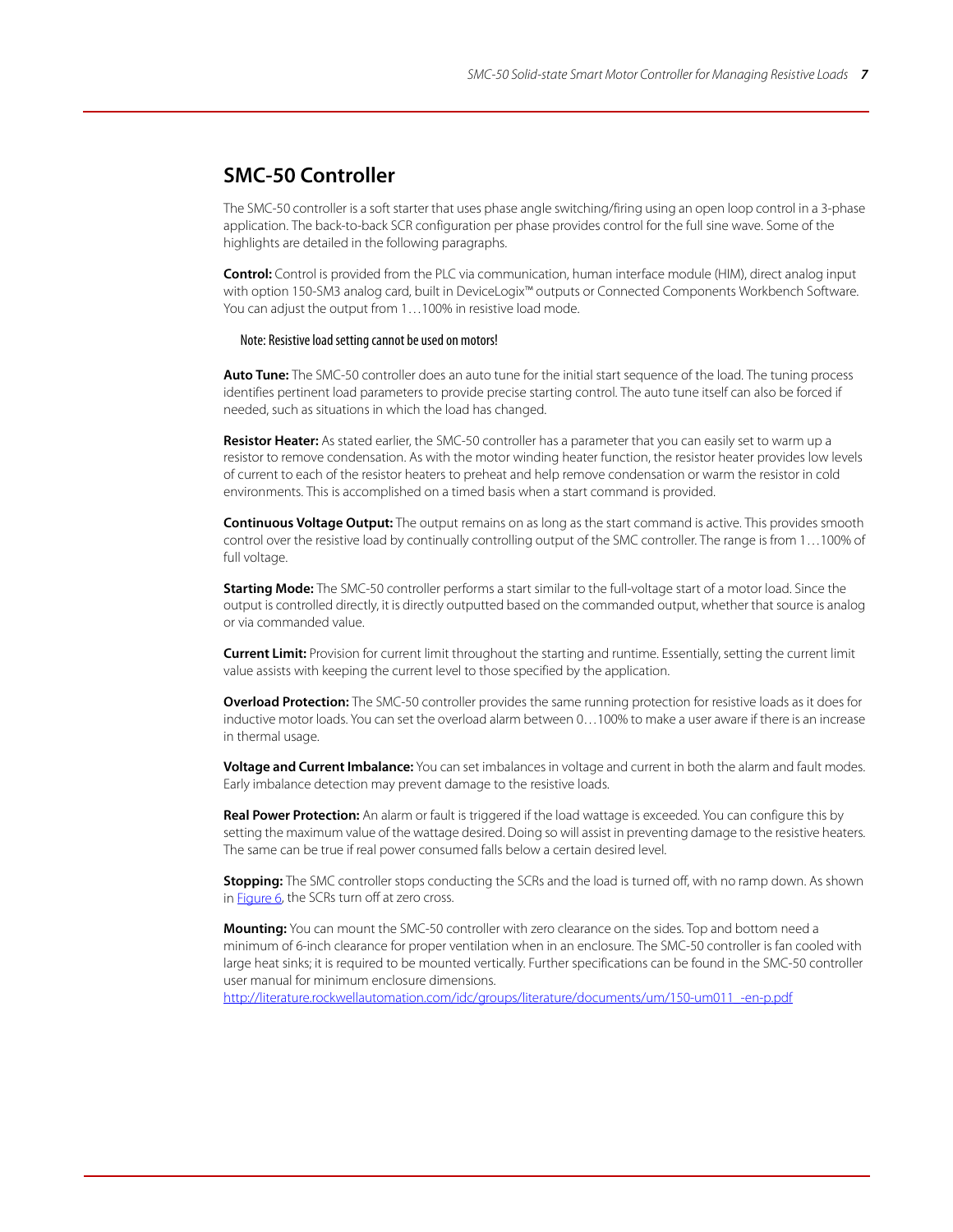## **Programming**

A few simple parameters need to be set for Resistive Load mode, whether it is used over a communications network or as a standalone device. Other parameters are available for use and can assist with system monitoring.

The essentials for resistive loads are listed here.

- Parameter 46, Line Voltage
	- Set to the actual voltage of the line, not in general terms. For example, if the voltage measures 460 volts, enter in 460 volts, not 480 volts. The accuracy of the voltage output (parameter 349) depends on the value entered.
- Parameter 53, Current limit
	- Limits the current to the value set in percentage of parameter 78. For example, if parameter 78 is set to 150 A, and parameter 53 is set to 100%, the output (parameter 349) of the SMC is limited to 150 A.
- Parameter 78, Motor FLC
	- Set to resistive full load amps at full voltage.
- Parameter 347, Load Type
	- Set to resistive load.
- Parameter 348, Reference Source
	- Allows you to select the reference source. Output V Ref, Analog Input (Port 7 9, Input 1 or 2) or DeviceLogix Output 1 and 2.
- Parameter 349, Output Voltage Reference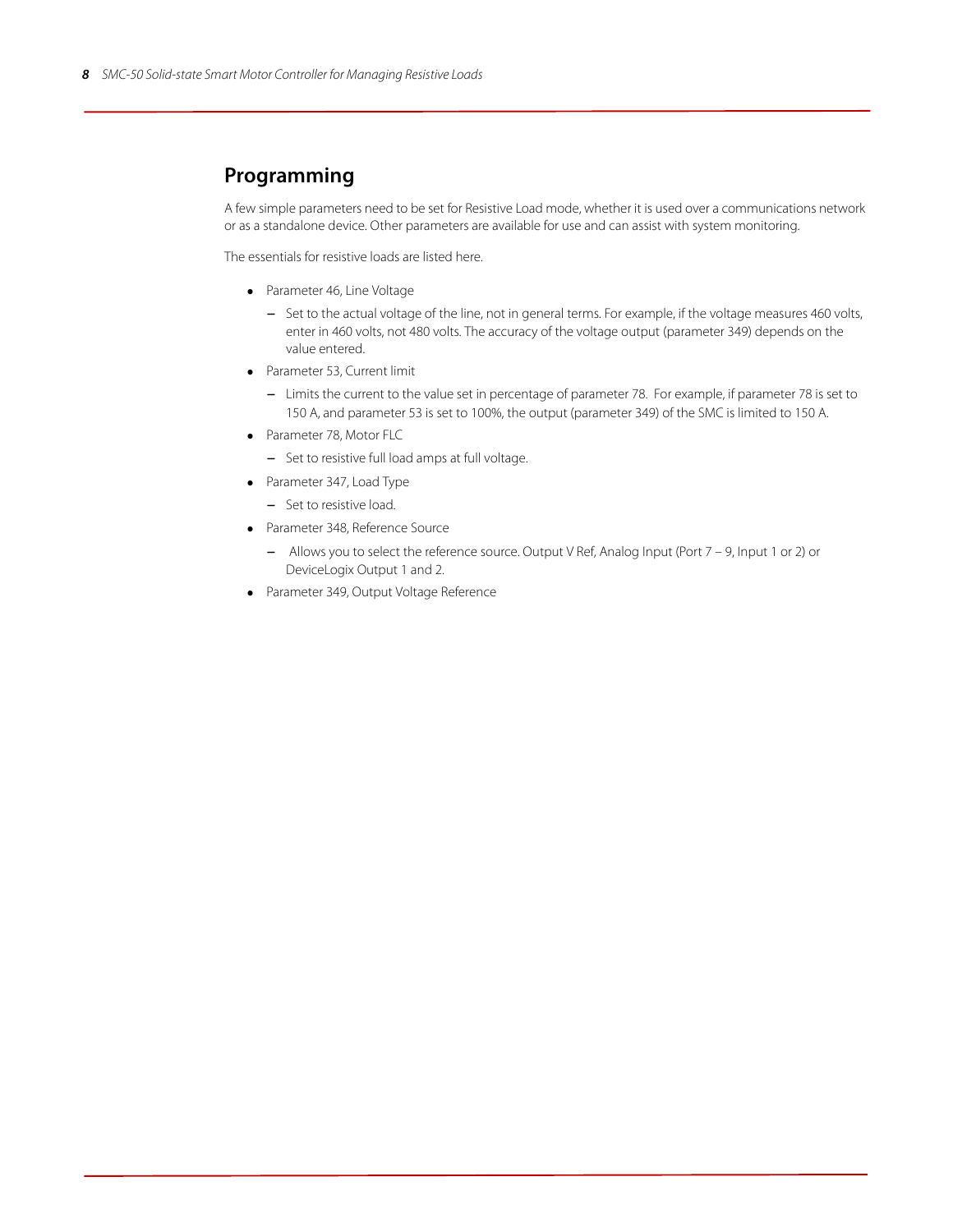# **Wiring**

Resistive loads can be wired in Wye or delta configurations. [Figure 8](#page-8-0) shows an example. As shown, all three phases have back-to-back SCRs to provide balanced control and full control over the sine wave.

<span id="page-8-0"></span>